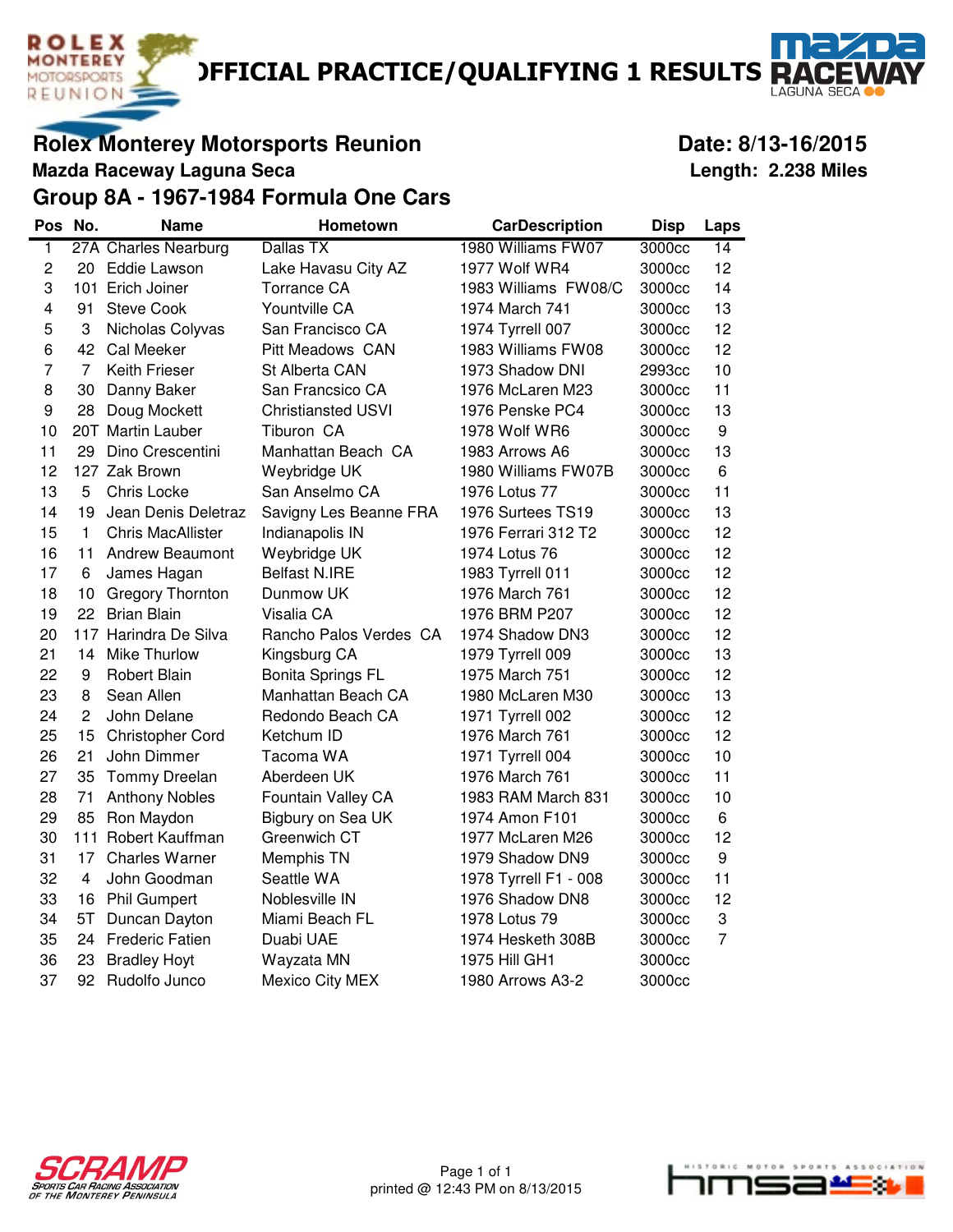**DEFICIAL PRACTICE/QUALIFYING 2 RESULTS R** 

**Rolex Monterey Motorsports Reunion Contract Contract Contract Date: 8/13-16/2015** 

**Mazda Raceway Laguna Seca Length: 2.238 Miles**

**ROLEX MONTEREY MOTORSPORTS** REUNION

**Group 8A - 1967-1984 Formula One Cars**

| Pos                     | No.            | Name                     | Hometown                  | <b>CarDescription</b> | <b>Disp</b> | Laps           |
|-------------------------|----------------|--------------------------|---------------------------|-----------------------|-------------|----------------|
| $\overline{1}$          |                | 27A Charles Nearburg     | Dallas TX                 | 1980 Williams FW07    | 3000cc      | 7              |
| 2                       |                | 101 Erich Joiner         | <b>Torrance CA</b>        | 1983 Williams FW08/C  | 3000cc      | $\overline{7}$ |
| 3                       | 30             | Danny Baker              | San Francsico CA          | 1976 McLaren M23      | 3000cc      | 7              |
| $\overline{\mathbf{4}}$ | $\overline{7}$ | <b>Keith Frieser</b>     | St Alberta CAN            | 1973 Shadow DNI       | 2993cc      | 7              |
| 5                       | 29             | Dino Crescentini         | Manhattan Beach CA        | 1983 Arrows A6        | 3000cc      | 6              |
| 6                       | 6              | James Hagan              | <b>Belfast N.IRE</b>      | 1983 Tyrrell 011      | 3000cc      | $\overline{7}$ |
| $\overline{7}$          | 3              | Nicholas Colyvas         | San Francisco CA          | 1974 Tyrrell 007      | 3000cc      | $\overline{7}$ |
| 8                       | 91             | <b>Steve Cook</b>        | Yountville CA             | 1974 March 741        | 3000cc      | 7              |
| 9                       | 10             | <b>Gregory Thornton</b>  | Dunmow UK                 | 1976 March 761        | 3000cc      | $\overline{7}$ |
| 10                      | 20             | <b>Eddie Lawson</b>      | Lake Havasu City AZ       | 1977 Wolf WR4         | 3000cc      | 3              |
| 11                      |                | 20T Martin Lauber        | Tiburon CA                | 1978 Wolf WR6         | 3000cc      | 7              |
| 12                      | 42             | Cal Meeker               | <b>Pitt Meadows CAN</b>   | 1983 Williams FW08    | 3000cc      | 6              |
| 13                      | 5              | Chris Locke              | San Anselmo CA            | 1976 Lotus 77         | 3000cc      | 7              |
| 14                      | 19             | Jean Denis Deletraz      | Savigny Les Beanne FRA    | 1976 Surtees TS19     | 3000cc      | 7              |
| 15                      | 5T.            | Duncan Dayton            | Miami Beach FL            | 1978 Lotus 79         | 3000cc      | 6              |
| 16                      |                | 127 Zak Brown            | Weybridge UK              | 1980 Williams FW07B   | 3000cc      | 6              |
| 17                      | 14             | <b>Mike Thurlow</b>      | Kingsburg CA              | 1979 Tyrrell 009      | 3000cc      | 7              |
| 18                      | 8              | Sean Allen               | Manhattan Beach CA        | 1980 McLaren M30      | 3000cc      | 6              |
| 19                      | 9              | <b>Robert Blain</b>      | <b>Bonita Springs FL</b>  | 1975 March 751        | 3000cc      | 6              |
| 20                      | 1              | <b>Chris MacAllister</b> | Indianapolis IN           | 1976 Ferrari 312 T2   | 3000cc      | 5              |
| 21                      |                | 117 Harindra De Silva    | Rancho Palos Verdes CA    | 1974 Shadow DN3       | 3000cc      | $\overline{4}$ |
| 22                      | 35             | <b>Tommy Dreelan</b>     | Aberdeen UK               | 1976 March 761        | 3000cc      | 7              |
| 23                      | 11             | <b>Andrew Beaumont</b>   | Weybridge UK              | 1974 Lotus 76         | 3000cc      | $\overline{7}$ |
| 24                      | 28             | Doug Mockett             | <b>Christiansted USVI</b> | 1976 Penske PC4       | 3000cc      | 2              |
| 25                      | 15             | Christopher Cord         | Ketchum ID                | 1976 March 761        | 3000cc      | 6              |
| 26                      | 24             | Ron Maydon               | Bigbury on Sea UK         | 1974 Hesketh 308B     | 3000cc      | $\overline{7}$ |
| 27                      | 2              | John Delane              | Redondo Beach CA          | 1971 Tyrrell 002      | 3000cc      | 6              |
| 28                      | 21             | John Dimmer              | Tacoma WA                 | 1971 Tyrrell 004      | 3000cc      | 6              |
| 29                      | 111            | Robert Kauffman          | Greenwich CT              | 1977 McLaren M26      | 3000cc      | 6              |
| 30                      | 17             | <b>Charles Warner</b>    | Memphis TN                | 1979 Shadow DN9       | 3000cc      | 6              |
| 31                      | 4              | John Goodman             | Seattle WA                | 1978 Tyrrell F1 - 008 | 3000cc      | 6              |
| 32                      | 23             | <b>Bradley Hoyt</b>      | Wayzata MN                | 1975 Hill GH1         | 3000cc      | 5              |
| 33                      | 16             | <b>Phil Gumpert</b>      | Noblesville IN            | 1976 Shadow DN8       | 3000cc      | 5              |
| 34                      | 85             | <b>Frederic Fatien</b>   | Duabi UAE                 | 1974 Amon F101        | 3000cc      | 5              |
| 35                      | 22             | <b>Brian Blain</b>       | Visalia CA                | 1976 BRM P207         | 3000cc      |                |
| 36                      | 71             | <b>Anthony Nobles</b>    | Fountain Valley CA        | 1983 RAM March 831    | 3000cc      |                |
| 37                      | 92             | Rudolfo Junco            | <b>Mexico City MEX</b>    | 1980 Arrows A3-2      | 3000cc      |                |



Page 1 of 1 printed @ 12:41 PM on 8/14/2015



I AGUNA SEC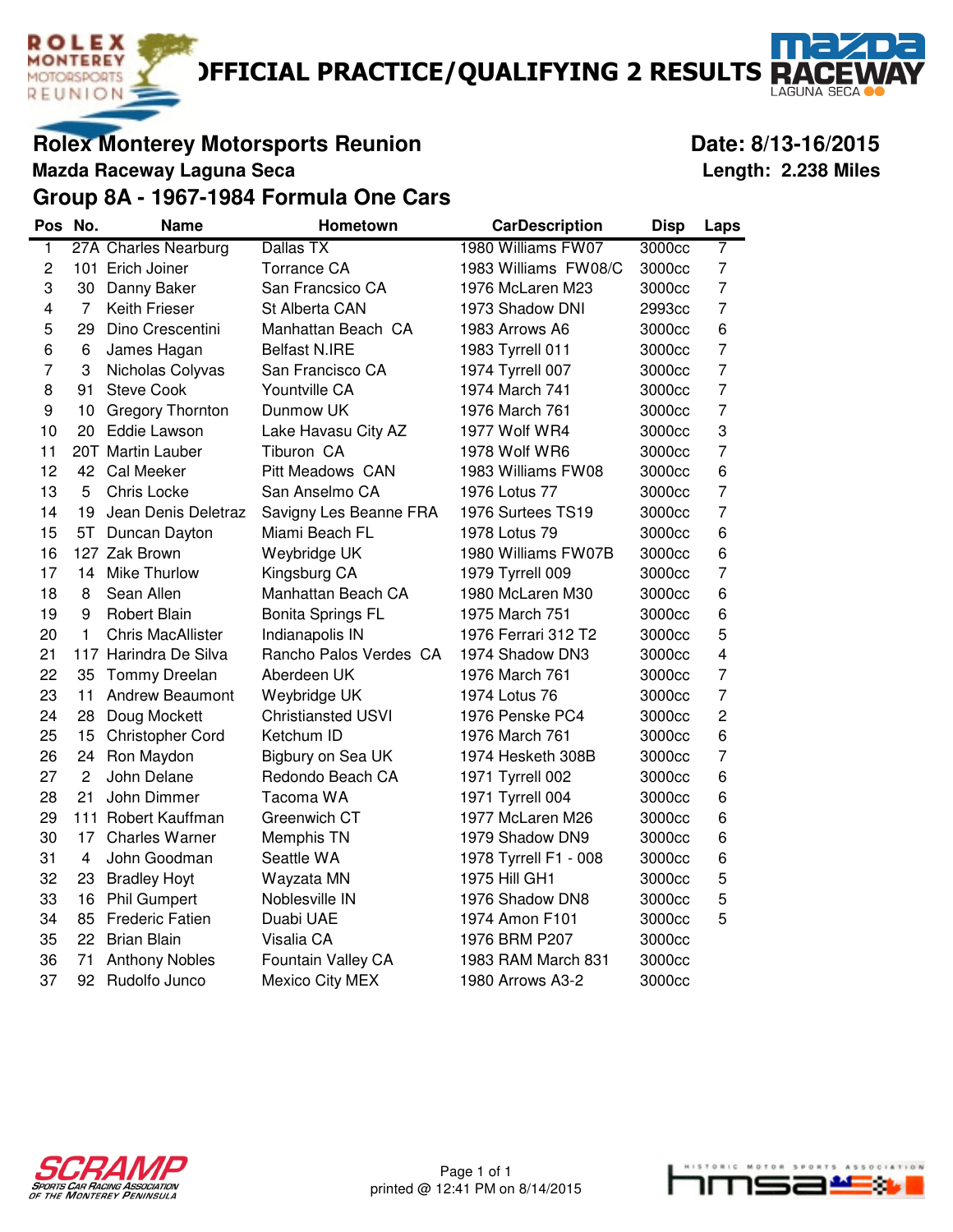

# OFFICIAL MERGED PRACTICE/QUALIFYING RESULTS



STARTING POSITIONS for BONHAMS 1793 CUP RACE

#### **Rolex Monterey Motorsports Reunion Control Control Control Date: 8/13-16/2015**

**Mazda Raceway Laguna Seca Length: 2.238 Miles**

**Group 8A - 1967-1984 Formula One Cars**

| Pos            | No.            | <b>Name</b>              | <b>Hometown</b>           | <b>CarDescription</b> | <b>InSession</b> | Color          |
|----------------|----------------|--------------------------|---------------------------|-----------------------|------------------|----------------|
| $\overline{1}$ |                | 27A Charles Nearburg     | Dallas TX                 | 1980 Williams FW07    | PQ <sub>2</sub>  | Grn/Wht        |
| 2              |                | 101 Erich Joiner         | <b>Torrance CA</b>        | 1983 Williams FW08/C  | PQ <sub>2</sub>  | R/W/Grn        |
| 3              | 20             | <b>Eddie Lawson</b>      | Lake Havasu City AZ       | 1977 Wolf WR4         | PQ1              | Blu/Gld        |
| 4              | 30             | Danny Baker              | San Francsico CA          | 1976 McLaren M23      | PQ <sub>2</sub>  | Red/Wht        |
| 5              | 91             | <b>Steve Cook</b>        | Yountville CA             | 1974 March 741        | PQ <sub>1</sub>  | Orange         |
| 6              | $\overline{7}$ | <b>Keith Frieser</b>     | St Alberta CAN            | 1973 Shadow DNI       | PQ <sub>2</sub>  | <b>Black</b>   |
| 7              | 29             | Dino Crescentini         | Manhattan Beach CA        | 1983 Arrows A6        | PQ <sub>2</sub>  | Tan/Blue       |
| 8              | 3              | Nicholas Colyvas         | San Francisco CA          | 1974 Tyrrell 007      | PQ <sub>1</sub>  | <b>Blue</b>    |
| 9              | 6              | James Hagan              | <b>Belfast N.IRE</b>      | 1983 Tyrrell 011      | PQ <sub>2</sub>  | Green          |
| 10             | 42             | Cal Meeker               | Pitt Meadows CAN          | 1983 Williams FW08    | PQ <sub>1</sub>  | Wht/Grn        |
| 11             | 10             | <b>Gregory Thornton</b>  | Dunmow UK                 | 1976 March 761        | PQ <sub>2</sub>  | Yel/Blu        |
| 12             |                | 20T Martin Lauber        | Tiburon CA                | 1978 Wolf WR6         | PQ <sub>2</sub>  | Blu/Gld        |
| 13             | 5              | Chris Locke              | San Anselmo CA            | 1976 Lotus 77         | PQ <sub>2</sub>  | <b>Blk/Gld</b> |
| 14             | 19             | Jean Denis Deletraz      | Savigny Les Beanne FRA    | 1976 Surtees TS19     | PQ <sub>2</sub>  | White          |
| 15             | 5T             | Duncan Dayton            | Miami Beach FL            | 1978 Lotus 79         | PQ <sub>2</sub>  | <b>Blk/Gld</b> |
| 16             |                | 127 Zak Brown            | Weybridge UK              | 1980 Williams FW07B   | PQ <sub>2</sub>  | Wht/Grn        |
| 17             | 28             | Doug Mockett             | <b>Christiansted USVI</b> | 1976 Penske PC4       | PQ <sub>1</sub>  | R/W/B          |
| 18             | 1              | <b>Chris MacAllister</b> | Indianapolis IN           | 1976 Ferrari 312 T2   | PQ <sub>1</sub>  | Red            |
| 19             | 14             | <b>Mike Thurlow</b>      | Kingsburg CA              | 1979 Tyrrell 009      | PQ <sub>2</sub>  | Blue           |
| 20             | 11             | <b>Andrew Beaumont</b>   | Weybridge UK              | 1974 Lotus 76         | PQ <sub>1</sub>  | <b>Blk/Gld</b> |
| 21             | 8              | Sean Allen               | Manhattan Beach CA        | 1980 McLaren M30      | PQ <sub>2</sub>  | Wht/Red        |
| 22             | 9              | Robert Blain             | <b>Bonita Springs FL</b>  | 1975 March 751        | PQ <sub>2</sub>  | Orange         |
| 23             | 22             | <b>Brian Blain</b>       | Visalia CA                | 1976 BRM P207         | PQ1              | Blu/Wht        |
| 24             |                | 117 Harindra De Silva    | Rancho Palos Verdes CA    | 1974 Shadow DN3       | PQ <sub>1</sub>  | <b>Black</b>   |
| 25             | 35             | Tommy Dreelan            | Aberdeen UK               | 1976 March 761        | PQ <sub>2</sub>  | White          |
| 26             | $\overline{c}$ | John Delane              | Redondo Beach CA          | 1971 Tyrrell 002      | PQ <sub>1</sub>  | Blue           |
| 27             | 15             | <b>Christopher Cord</b>  | Ketchum ID                | 1976 March 761        | PQ <sub>1</sub>  | R/W/B          |
| 28             | 24             | Ron Maydon               | Bigbury on Sea UK         | 1974 Hesketh 308B     | PQ <sub>2</sub>  | White          |
| 29             | 21             | John Dimmer              | Tacoma WA                 | 1971 Tyrrell 004      | PQ <sub>1</sub>  | <b>Blue</b>    |
| 30             | 71             | <b>Anthony Nobles</b>    | Fountain Valley CA        | 1983 RAM March 831    | PQ <sub>1</sub>  | White          |
| 31             |                | 111 Robert Kauffman      | Greenwich CT              | 1977 McLaren M26      | PQ <sub>2</sub>  | Red/Wht        |
| 32             |                | 85 Frederic Fatien       | Duabi UAE                 | 1974 Amon F101        | PQ <sub>1</sub>  | <b>Blue</b>    |
| 33             |                | 17 Charles Warner        | Memphis TN                | 1979 Shadow DN9       | PQ <sub>2</sub>  | Blue           |
| 34             | 4              | John Goodman             | Seattle WA                | 1978 Tyrrell F1 - 008 | PQ <sub>1</sub>  | Blu/Wht        |
| 35             | 16             | <b>Phil Gumpert</b>      | Noblesville IN            | 1976 Shadow DN8       | PQ <sub>1</sub>  | $R/B/B$ lk     |
| 36             | 23             | <b>Bradley Hoyt</b>      | Wayzata MN                | 1975 Hill GH1         | PQ <sub>2</sub>  | White          |
| 37             |                | 92 Rudolfo Junco         | <b>Mexico City MEX</b>    | 1980 Arrows A3-2      | PQ <sub>1</sub>  | Gld/Blk        |



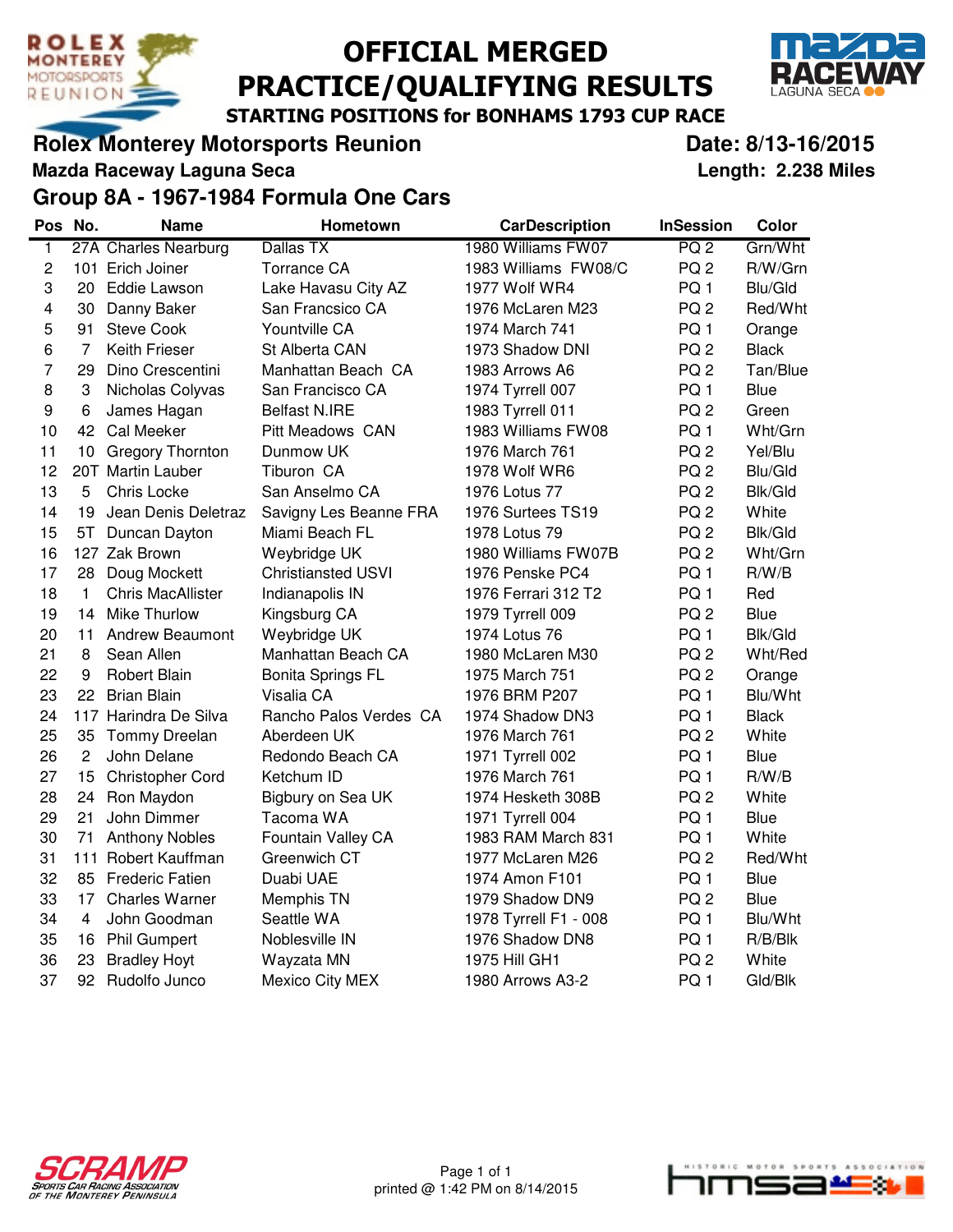$\blacksquare$ ICIAL BONHAMS 1793 CUP RACE RESUL $\Pi$ 

STARTING POSITIONS for SATURDAY ROLEX RACE

## **Rolex Monterey Motorsports Reunion Contract Contract Contract Date: 8/13-16/2015**

**Mazda Raceway Laguna Seca Length: 2.238 Miles**

**ROLEX MONTEREY** 

MOTORSPORTS REUNION

RZ

**LAGUNA SEC** 

#### **Group 8A - 1967-1984 Formula One Cars**

| Pos                     | No.             | Name                     | Hometown                  | <b>CarDescription</b> | <b>Disp</b> | Laps                    |
|-------------------------|-----------------|--------------------------|---------------------------|-----------------------|-------------|-------------------------|
| $\overline{1}$          |                 | 27A Charles Nearburg     | Dallas TX                 | 1980 Williams FW07    | 3000cc      | 12                      |
| $\overline{c}$          |                 | 101 Erich Joiner         | <b>Torrance CA</b>        | 1983 Williams FW08/C  | 3000cc      | 12                      |
| 3                       | 20              | Eddie Lawson             | Lake Havasu City AZ       | 1977 Wolf WR4         | 3000cc      | 12                      |
| $\overline{\mathbf{4}}$ | 3               | Nicholas Colyvas         | San Francisco CA          | 1974 Tyrrell 007      | 3000cc      | 12                      |
| 5                       | 91              | <b>Steve Cook</b>        | Yountville CA             | 1974 March 741        | 3000cc      | 12                      |
| 6                       | 7               | Keith Frieser            | St Alberta CAN            | 1973 Shadow DNI       | 2993cc      | 12                      |
| $\overline{7}$          |                 | 20T Martin Lauber        | Tiburon CA                | 1978 Wolf WR6         | 3000cc      | 12                      |
| 8                       | 5T              | Duncan Dayton            | Miami Beach FL            | 1978 Lotus 79         | 3000cc      | 12                      |
| 9                       | 42              | Cal Meeker               | <b>Pitt Meadows CAN</b>   | 1983 Williams FW08    | 3000cc      | 12                      |
| 10                      | 19              | Jean Denis Deletraz      | Savigny Les Beanne FRA    | 1976 Surtees TS19     | 3000cc      | 12                      |
| 11                      | 10 <sub>1</sub> | <b>Gregory Thornton</b>  | Dunmow UK                 | 1976 March 761        | 3000cc      | 12                      |
| 12                      | 5               | Chris Locke              | San Anselmo CA            | 1976 Lotus 77         | 3000cc      | 12                      |
| 13                      |                 | 127 Zak Brown            | Weybridge UK              | 1980 Williams FW07B   | 3000cc      | 12                      |
| 14                      | 14              | <b>Mike Thurlow</b>      | Kingsburg CA              | 1979 Tyrrell 009      | 3000cc      | 12                      |
| 15                      | 28              | Doug Mockett             | <b>Christiansted USVI</b> | 1976 Penske PC4       | 3000cc      | 12                      |
| 16                      | 11              | <b>Andrew Beaumont</b>   | Weybridge UK              | 1974 Lotus 76         | 3000cc      | 12                      |
| 17                      | 8               | Sean Allen               | Manhattan Beach CA        | 1980 McLaren M30      | 3000cc      | 12                      |
| 18                      | 24              | Ron Maydon               | Bigbury on Sea UK         | 1974 Hesketh 308B     | 3000cc      | 12                      |
| 19                      | 35              | Tommy Dreelan            | Aberdeen UK               | 1976 March 761        | 3000cc      | 12                      |
| 20                      | $\overline{c}$  | John Delane              | Redondo Beach CA          | 1971 Tyrrell 002      | 3000cc      | 12                      |
| 21                      | 15              | <b>Christopher Cord</b>  | Ketchum ID                | 1976 March 761        | 3000cc      | 11                      |
| 22                      | 21              | John Dimmer              | Tacoma WA                 | 1971 Tyrrell 004      | 3000cc      | 11                      |
| 23                      |                 | 111 Robert Kauffman      | Greenwich CT              | 1977 McLaren M26      | 3000cc      | 11                      |
| 24                      | 22              | <b>Brian Blain</b>       | Visalia CA                | 1976 BRM P207         | 3000cc      | 11                      |
| 25                      | 17              | <b>Charles Warner</b>    | Memphis TN                | 1979 Shadow DN9       | 3000cc      | 11                      |
| 26                      | 23              | <b>Bradley Hoyt</b>      | Wayzata MN                | 1975 Hill GH1         | 3000cc      | 11                      |
| 27                      | 16              | <b>Phil Gumpert</b>      | Noblesville IN            | 1976 Shadow DN8       | 3000cc      | 10                      |
| 28                      | $\overline{4}$  | John Goodman             | Seattle WA                | 1978 Tyrrell F1 - 008 | 3000cc      | 10                      |
| 29                      | 85              | <b>Frederic Fatien</b>   | Duabi, UAE                | 1974 Amon F101        | 3000cc      | 10                      |
| 30                      | 30              | Danny Baker              | San Francsico CA          | 1976 McLaren M23      | 3000cc      | $\boldsymbol{9}$        |
| 31                      | 6               | James Hagan              | <b>Belfast N.IRE</b>      | 1983 Tyrrell 011      | 3000cc      | 5                       |
| 32                      | 9               | <b>Robert Blain</b>      | <b>Bonita Springs FL</b>  | 1975 March 751        | 3000cc      | 5                       |
| 33                      |                 | 117 Harindra De Silva    | Rancho Palos Verdes CA    | 1974 Shadow DN3       | 3000cc      | $\overline{\mathbf{4}}$ |
| 34                      | $\mathbf{1}$    | <b>Chris MacAllister</b> | Indianapolis IN           | 1976 Ferrari 312 T2   | 3000cc      | 3                       |
| 35                      | 29              | Dino Crescentini         | Manhattan Beach CA        | 1983 Arrows A6        | 3000cc      |                         |
| 36                      | 71              | <b>Anthony Nobles</b>    | Fountain Valley CA        | 1983 RAM March 831    | 3000cc      |                         |
| 37                      | 92              | Rudolfo Junco            | <b>Mexico City MEX</b>    | 1980 Arrows A3-2      | 3000cc      |                         |

Margin of Victory 02.090 **Margin of Victory 02.090** Timing and Scoring - Patty & Bill Dwyer Race Length 26.856 Miles, Time of 18:32.514, Average 86.904 MPH